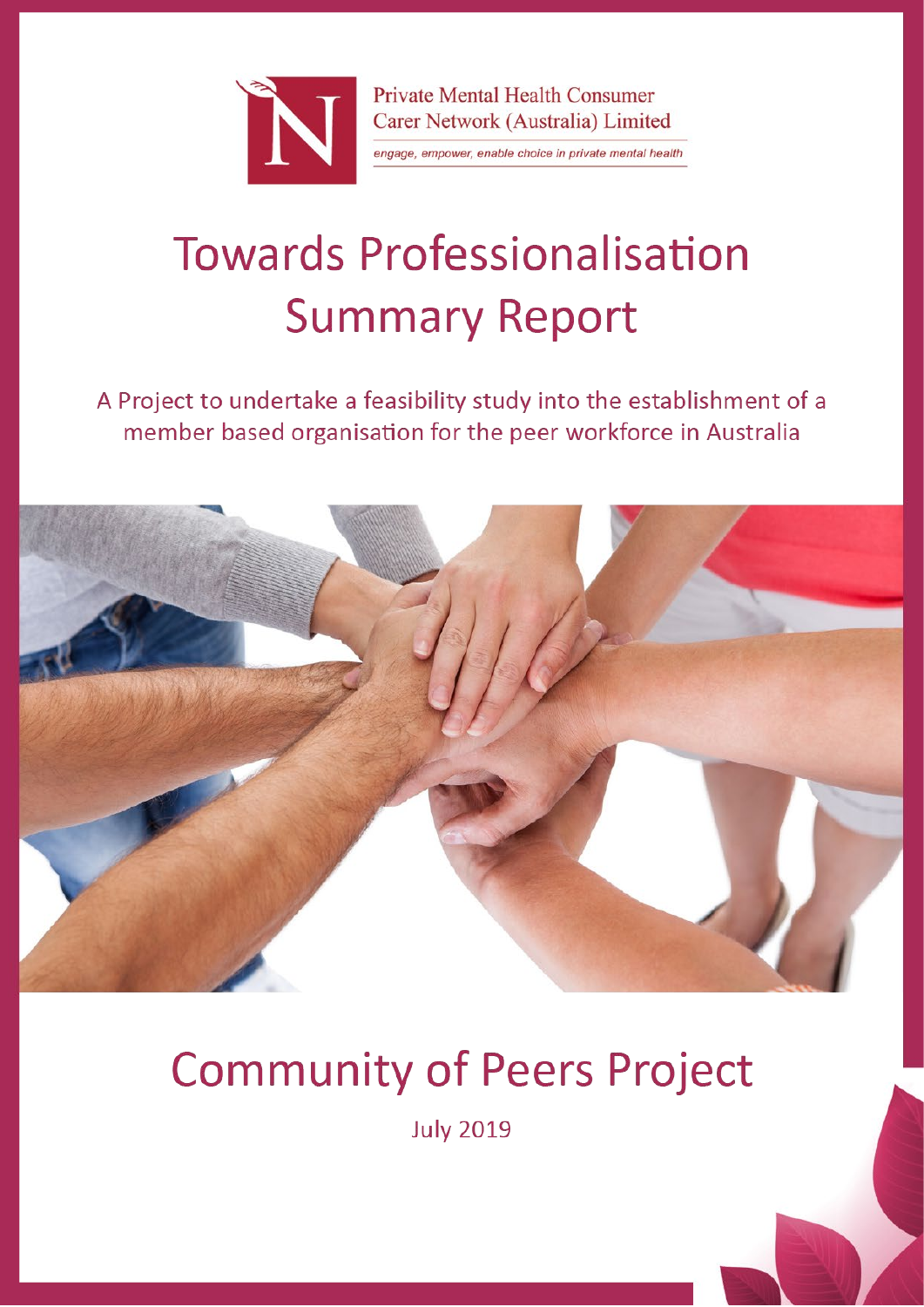## Table of Contents

| Section 10: Recommendations for Future Work for the National Mental Health Commission15 |  |
|-----------------------------------------------------------------------------------------|--|
|                                                                                         |  |

© Private Mental Health Consumer Carer Network (Australia) Limited, 2019

#### **Copyright and Disclaimer:**

This work is copyright. Apart from any use as permitted under the Copyright Act 1968, no part may be reproduced by any process without prior written permission from the Private Mental Health Consumer Carer Network (Australia) Limited. Requests and enquiries concerning reproduction and rights should be sent to [admin@pmhccn.com.au](mailto:admin@pmhccn.com.au)

This work was funded by the National Mental Health Commission and we thank them for their contribution.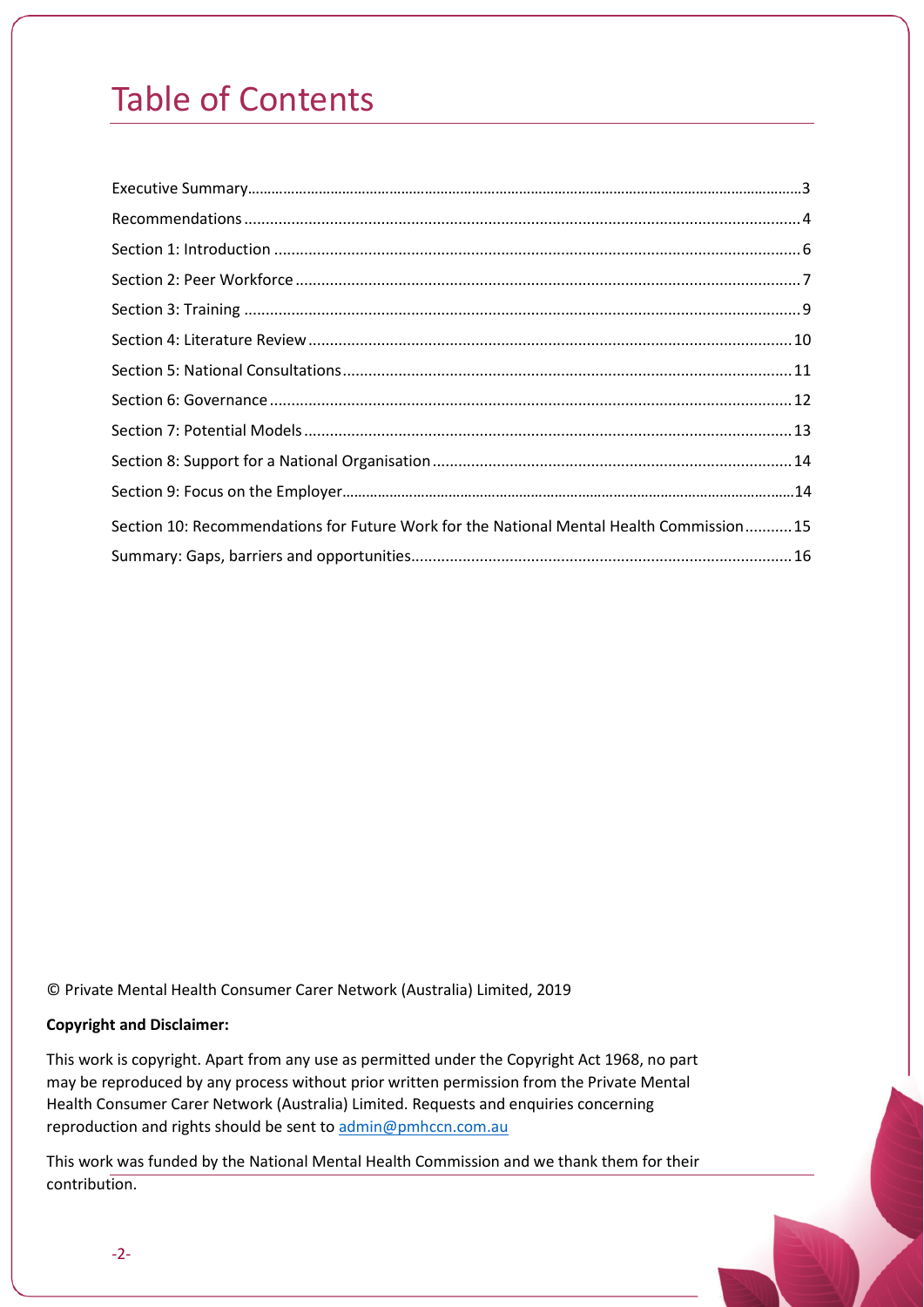### Executive Summary

In February 2017 the Private Mental Health Consumer Carer Network (Australia) (PMHCCN) submitted a Proposal to the National Mental Health Commission (NMHC) seeking funding to undertake a national 'Community of Peers Project' which was subsequently funded and undertaken in 2017/2018.

This report is a summary of the process and key findings detailed in the [Final Report](http://pmhccn.com.au/PeerProject.aspx) available from [pmhccn.com.au/PeerProject.](http://pmhccn.com.au/PeerProject)

The Project explored the feasibility of establishing a national member based organisation to support peer workers and attendees at the consultations were asked the critical question as to whether this is something they wanted. The resounding response was yes.

Through a consultative process, and with reference to national and international literature, the Project sought to examine where the sector is now and what it sees as the need for peer worker support, and a model for such an organisation. Our consultations and research have identified that the establishment of a peer workforce organisation in Australia would be a significant catalyst for change and a major contributor to the mental health reform agenda.

While there are currently professional bodies available for other mental health professions and disciplines, there is no such entity available for the mental health peer workforce in Australia.

The essence of peer work is in the unique and personal experiences that individuals bring to the role, specifically the experience of mental illness, treatment, hospitalisation and the recovery journey, or as a family member or carer supporting someone with mental illness.

Peer workers are required to advocate for the consumers and carers they walk alongside, which can lead to further discrimination and harm through re-traumatisation if the staff and management of the organisation they work for do not fully understand the purpose of their role. A peak entity would provide standards and guidelines to be implemented by services and organisations employing peer workers to eliminate further harm, increase understanding of this unique role and maximise the benefits that peer workers can provide by improving outcomes for consumers and carers.

The following project tasks were undertaken:

- 1. An Australian and international literature review
- 2. Understanding the peer workforce
- 3. National Workshops
- 4. Developing a model
- 5. Collaboration and communication with other organisations engaged in supporting peer workers
- 6. Supporting contributions
- 7. National online survey

Our results identify what peer workers want from a national organisation, governance, models, and we sought to identify financial or in-kind support available. Additionally, we detail information on resources targeting employers and workplaces and future work the National Mental Health Commission could undertake.

We hope this Summary Report is of interest to Governments both nationally and at the state and territory levels. We are recommending action be taken as promptly as possible to build upon the momentum of this Project and honouring the perspectives and hopes of peer workers expressed throughout our consultations. It has been a privilege to undertake this crucial work.

#### **Project Team**

Janne McMalcon

Janne McMahon OAM Lyn English Heather Nowak Project Manager Senior Peer Project Officer Specialist Peer Consultant

Beath Moul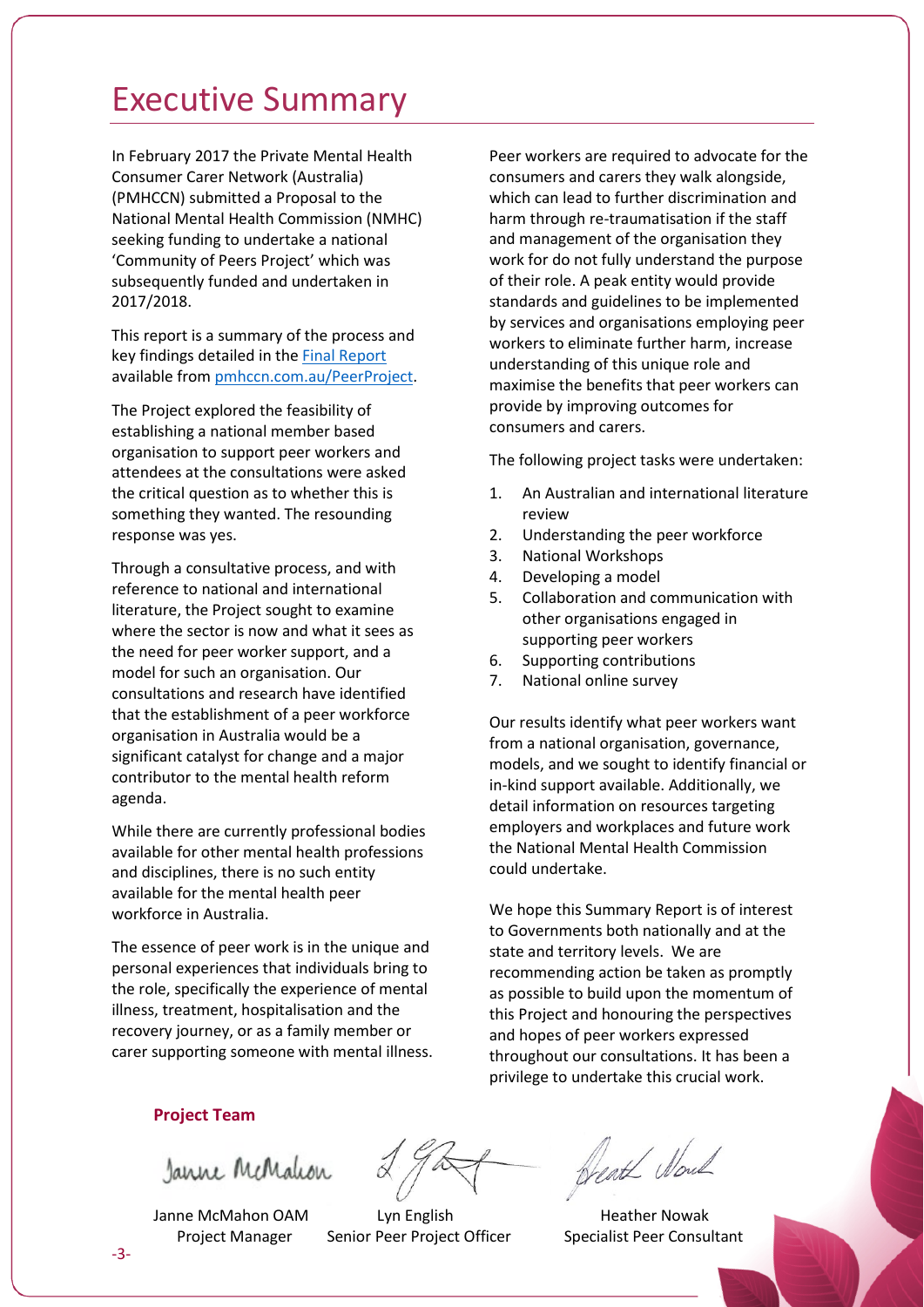### <span id="page-3-0"></span>Recommendations

The Project Team made the following Recommendations for consideration and action as soon as possible to build on the momentum of the project.

#### **Primary Recommendation:**

Establish a national member based organisation in Australia for all peer workers including those in a volunteer or support capacity.

#### **Recommendation 1: Data on the Peer Workforce**

The National Mental Health Commission liaise with the Australian Institute of Health and Welfare and Mental Health Information Strategy Standing Committee to:

- Add data on peer workers as a requirement to all new data fields including the Mental Health Establishment National Minimum Data Set.
- Survey or stock-take current activities through:
	- o Services and organisations;
	- o various networks including those contacts obtained through this Project.

Additionally, the Project Team recommends:

- clearly define role descriptors and functions of peer workers;
- adopt annual collection of data on peer workers from community managed organisations and the private sector.

#### **Recommendation 2: Literature Review**

The National Mental Health Commission approves the public release of the Literature Review.

#### **Recommendation 3: National Consultations**

The National Mental Health Commission approves the public release of the responses to the online survey in full.

#### **Recommendation 4: Governance**

The establishment of a national member-based organisation for the peer workforce's legal structure as a Company Limited by Guarantee.

#### **Recommendation 5: Model**

Adoption of Model 3 to provide the ability and flexibility to move to the establishment of jurisdictional branches (Model  $1$  – gold standard) as the organisation expands in the future and as more funding becomes available.

#### **Recommendation 6: Funding support**

The National Mental Health Commission progress or commission the:

Development of a business case or formal funding proposal which details the funding sought and other critical requirements. This would be provided to the entities which have indicated an interest in receiving a formal request for potential funding contributions.

#### **Or**

Develop a business case or formal funding proposal for the Mental Health Principle Committee:

1) Seeking funding via the established formula for states and territories funding requirements for a three-year funding commitment.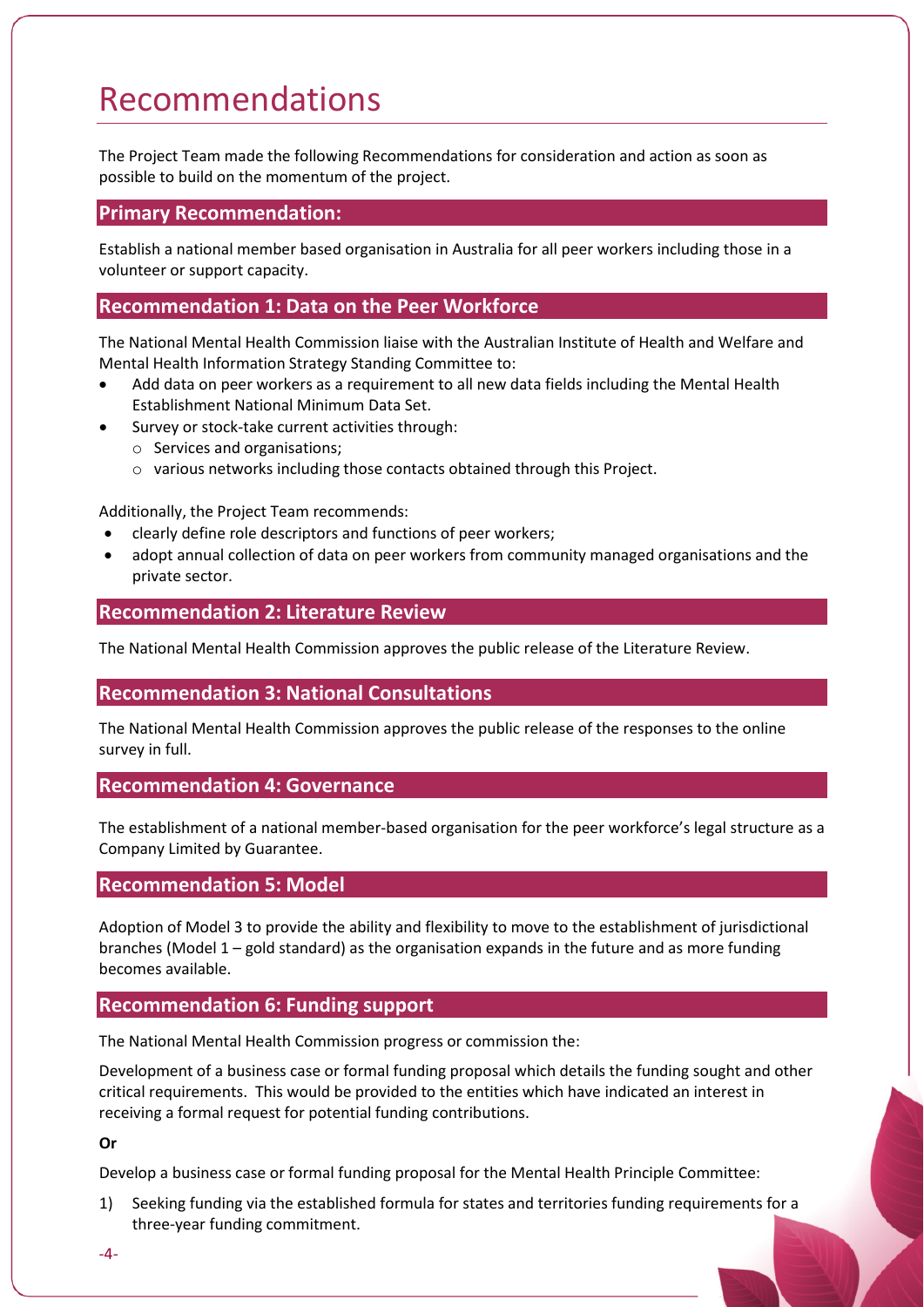2) Provide additional funding beyond the population-based funding formula or an adjustment to the formula to the smaller states of WA, TAS and NT where additional work is required to establish the peer workforce.

Once the funding has been secured, the National Mental Health Commission to progress or commission the:

- 3) Development of a formal proposal seeking in-kind support from the organisations who have indicated an interest.
- 4) Establishment of a Steering Committee of peer workers and other relevant experts including legal to oversee:
	- Legal documentation required including a Constitution to establish the Company Limited by Guarantee
	- Recruit the CEO, and Policy and Governance Officer to further the work required for the establishment of the organisation
	- Explore, approach and establish the Secretariat and Peer Liaison Specialists within appropriate entities.

#### **Recommendation 7: Future work for the NMHC**

The National Mental Health Commission advocates for or influences the uptake or introduction:

#### In relation to data collection:

- 1) Develop or engage an entity to determine a nationally consistent definition of a peer worker including their role.
- 2) Advocate for the implementation nationally through the AIHW & MHISSC of the Non-Government Organisation Establishment Data Set OR the Mental Health Non-Government Organisation National Best Endeavour Data Set

#### In relation to Peer Workforce Guidelines:

3) Finalise the development of the Peer Workforce Development Guidelines with due consideration to those already undertaken by other organisations.

#### In relation to the national qualification and other training:

- 4) Advocate for the greater role out and uptake of the **Certificate IV in Mental Health Peer Work CHC43515** national qualification.
- 5) Seek to influence the introduction within the training sector of this qualification into the Northern Territory.
- 6) Advocate for the uptake of other professional development or as an introduction to peer work through things such as Intentional Peer Support (IPS), introductory courses, traineeships, internships or scholarships across jurisdictions.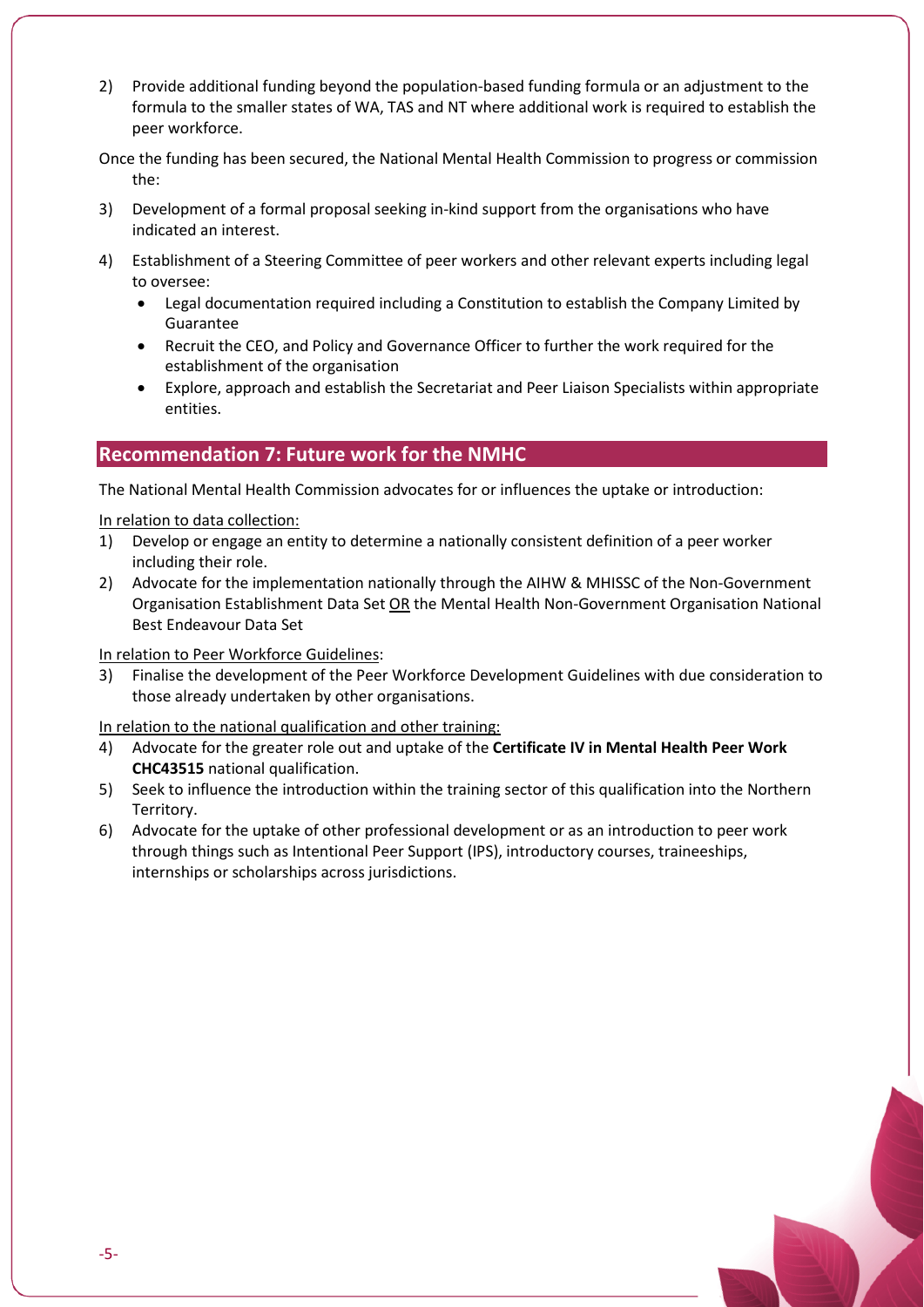### Section 1: Introduction

Peer work is a growing occupational group in the mental health workforce and has been reported to be growing at a faster rate than other disciplines in recent years.<sup>[1](#page-5-0)</sup> Increasingly, peer workers are being employed within the public mental health system and community managed organisations (CMOs); however, the private sector lags behind in this regard.

Not unexpectedly, however, as a relatively new occupational group, there is still a lack of shared understanding across the mental health sector more broadly of the definitions, values, skills, practices and challenges in peer work. As a relatively new workforce, and with understanding of the role and potential contribution still limited, there is a need to consider how to best support individual workers, the peer workforce more broadly and to promote peer work, including embedding peer workers within mental health and CMO services.

The increase in the employment of peer workers has been supported by the articulation of peer workers as a legitimate workforce firstly within the 4th National Mental Health Plan - *Increase consumer and carer employment in clinical and community support settings[2](#page-5-1)* and the National Mental Health Commission's 2014 National Review of Mental Health Program and Services. These actions were further expanded within the 5<sup>th</sup> National Mental Health and Suicide Prevention Plan (Action 20 and 29 detailed on page 12 of Final Report).

#### **What is a peer worker?**

Not everyone with a lived experience of mental illness will necessarily make a successful career as a peer worker. It is important when noting and describing the peer workforce that carer peers are also included within this framework. Carer peer workers are providing increasingly important and much needed support for families and carers, especially in acute mental health settings.

It is important to acknowledge that clear definitions and role clarity around the peer workforce are not consistent. For the purpose of this project we have referred to the following text which has been taken from the recently launched *Peer Work in Australia, (Meagher, J, Naughtin, G., September 2018).* More detailed definitions are provided on pages 13-14 of the Final Report.

**Consumer Peer Worker** *is an occupational title for a person in a paid role, who has had personal experience of living with a disabling, traumatic, health or living situation. Through their processing and learning from their own personal experience they are able to offer empathetic support, empowerment and validation to other people with comparable experience. Mental Health Peer Workers are employed to work solely within their focus area as people with personal experience of mental health recovery working alongside people living with mental health issues in order to enable those people to move toward recovery.*

**Carer Peer Worker** *is an occupational title for a person in a paid role, who has a lived experience of having been a primary carer for a person with enduring mental health issues. Carer Peer Workers bring a range of experiences to better assist families and carers in undertaking their role in supporting someone close to them with mental illness.*

**Peer work, peer workers and peer workforce** include all workers in mainstream or alternative mental health services or initiatives who are employed to openly identify and use their lived experience of mental distress or as a carer supporting someone with mental illness as part of their work. As this workforce develops, there is a greater need to create new roles and define the boundaries between them.

 $\overline{\phantom{a}}$ 

<span id="page-5-0"></span><sup>1</sup> , *Peer Work in Mental Health*, IIMHL January 2013

<span id="page-5-1"></span><sup>2</sup> , Fourth National Mental Health Plan: an agenda for collaborative government action in mental health 2009-2014, Priority area 4: Quality improvement and innovation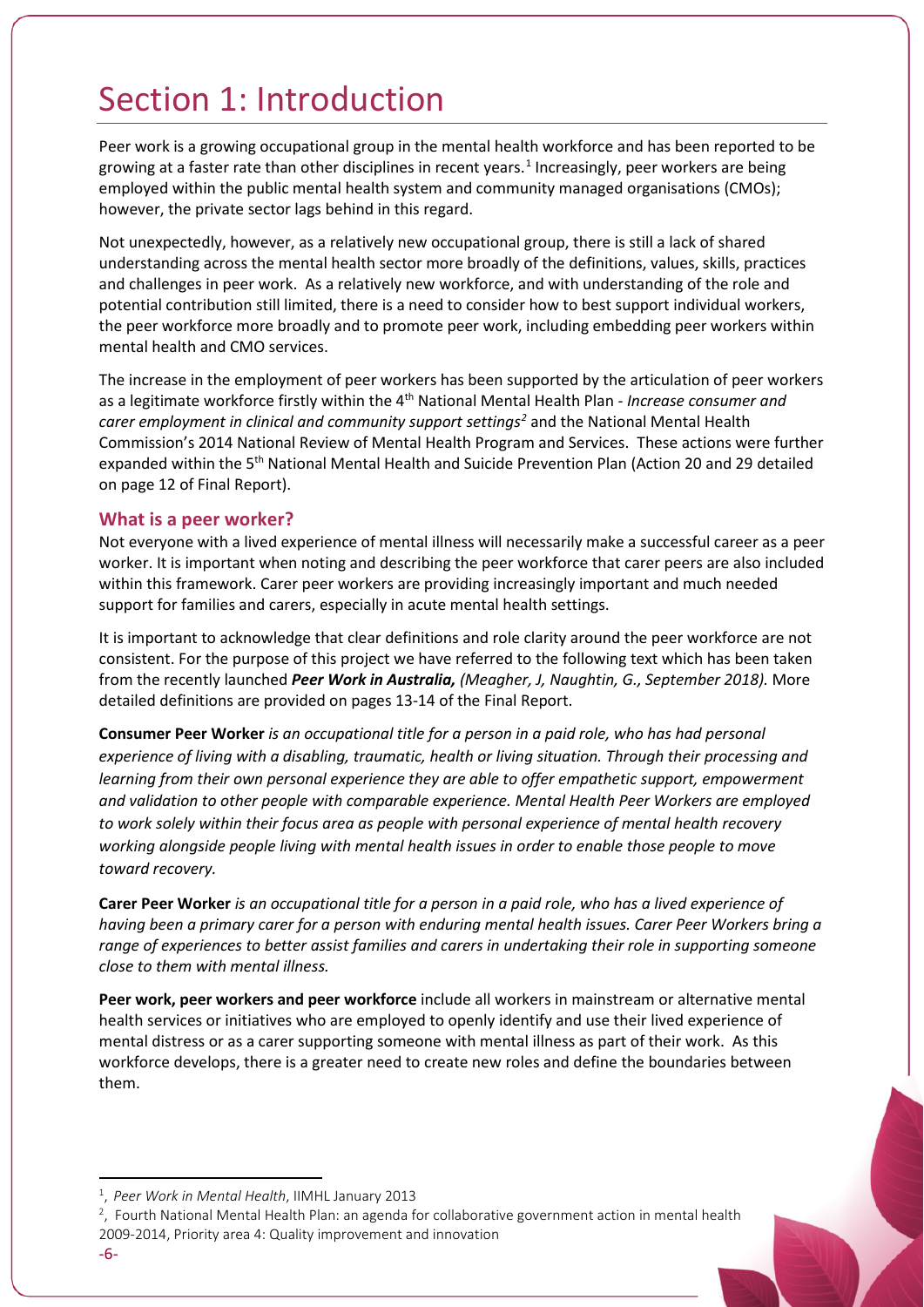#### **Scope of the project**

#### **Project Team and Consortium**

A Project Team was formed (Specialist Peer Consultant, Senior Peer Project Officer, Project Manager) and a Consortium with the National Mental Health Consumer & Carer Forum and the National Mental Health Commission.

#### **Australian and international review**

[A literature review](http://pmhccn.com.au/Portals/2/PublicDocuments/CoPP/Literature%20review%20-%20Towards%20Professionalisation.pdf) was undertaken to determine what constitutes current Australian and international best practice in relation to the peer workforce, including methods to best support the workforce.

#### **Understanding the peer workforce**

The Project Team sought to better understand what is required to support and sustain the peer workforce to deliver best practice. This included ascertaining the current number of peer workers employed in Australia, the number undertaking the recognised qualification, and the projected growth in workforce availability over the next decade.

#### **Developing a model**

The Project Team considered options for the development of a member-based organisation that focused on the potential functions of such an organisation, as well as legal and corporate considerations, and sustainable funding has been explored.

#### **Collaborate and communicate with other organisations engaged in supporting peer workers**

Successful implementation will require creating an entity which can collaborate, communicate, cooperate and support various activities being undertaken. Close liaison with Mental Health Commissions and other organisations at the local jurisdictional level that are engaged in supporting the peer workforce has been crucial.

#### **National Workshops**

The Project Team conducted a half-day workshop in each capital city for peer workers, services, organisations and employers. Teleconferences were also conducted to receive information regarding peer workers in major regional, rural and remote towns across all jurisdictions (except the ACT).

#### **Booth at the TheMHS Conferences**

Exposure of the Project was expanded by securing a dedicated booth at the 2017 TheMHS Learning Network and sharing the PMHCCN's booth at the TheMHS 2018 Learning Network.

#### **Supporting contributions**

The Project explored options for financial and/or in-kind support for a national peer organisation either in the short term or for the entity once established.

### Section 2: Peer Workforce

<span id="page-6-0"></span>At the time of providing the Final Report, there were limited or no accurate or routine data collection sources available to report on the participation of peer workers across all service delivery sectors or to capture the work they undertake. There lacks the ability to capture this information consistently across jurisdictions or within the CMO sector where the majority of peer workers are employed. The only national data set which currently collects data on consumer and carer participation is the National Mental Health Establishment Data Set, which is limited to state and territory specialised mental health services (i.e. inpatient, community and residential settings).

A full description of the peer workforce and data collected is detailed on pages 17-20 of the Final Report.

Two of the requirements for the Project were to:

- 1) Scope the current peer workforce; and
- 2) Scope the projected peer workforce to 2027-2028.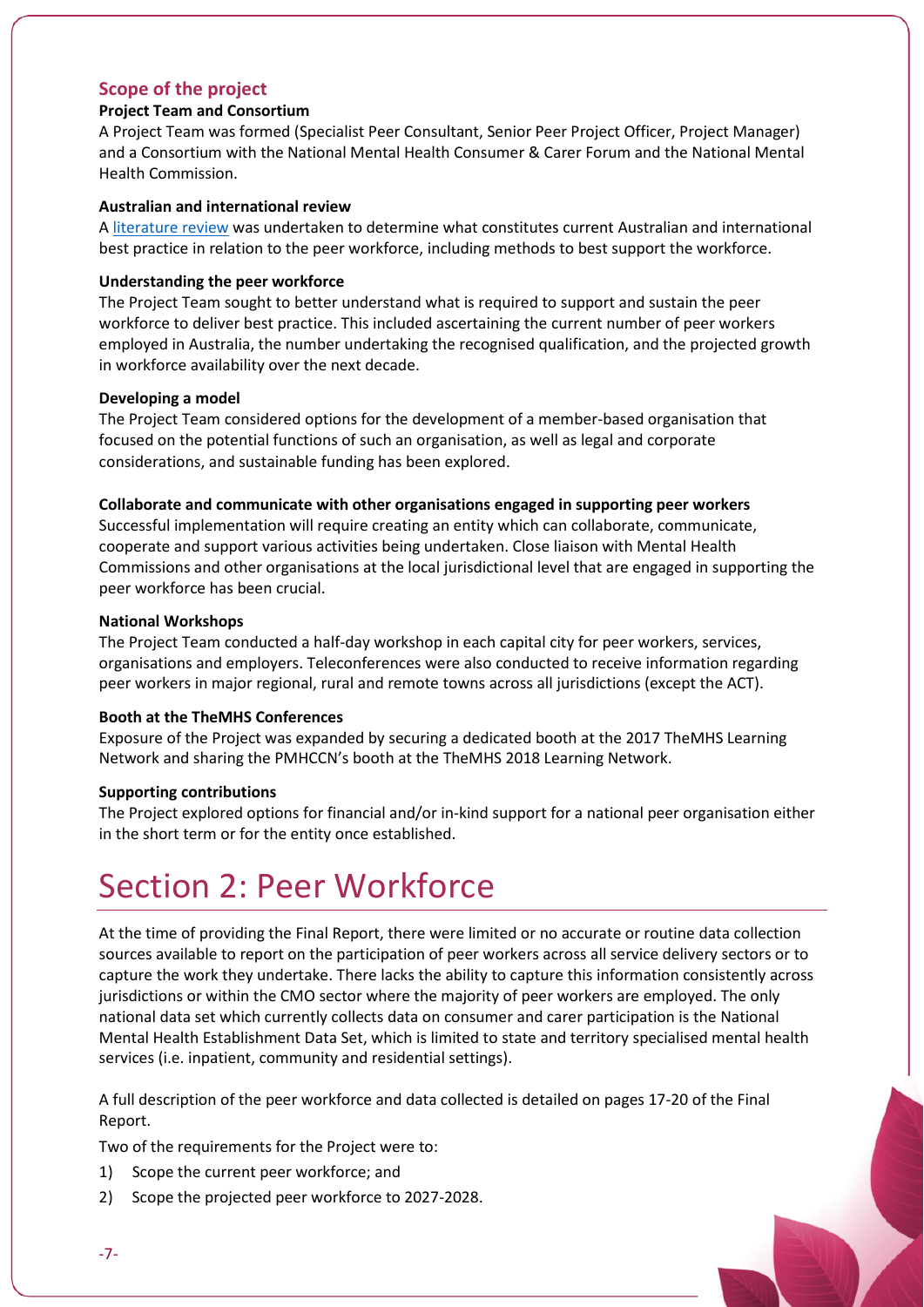#### **Scoping the current peer workforce**

Data sources on the current peer workforce:

**1) [Mental Health Services in Australia 2018](https://www.aihw.gov.au/reports/mental-health-services/mental-health-services-in-australia/report-contents/specialised-mental-health-cre-facilities)[3](#page-7-0)**

This can be reviewed more closely on page 25-26 of the Final Report, but data for 2015-2016 showed an annual average increase of 10.8% for employed consumer workers with a slight decrease of 1% for employed carer workers.

- **2) [Report on Government Services 2018](https://www.pc.gov.au/research/ongoing/report-on-government-services/2018/health/mental-health-management/rogs-2018-parte-chapter13.pdf)[4](#page-7-1)**  This data can be viewed on Page 17 of the Final Report.
- **3) Mental Health Non-Government Organisation National Best Endeavour Data Set** This data can be viewed on page 23 of the Final Report indicating work being undertaken in collecting data from the CMO sector by the Western Australian Mental Health Commission using nationally agreed definitions from the Mental Health Non-Government Organisation National Best Endeavours Data Set (NGOE NBEDS). In terms of a projection of growth of the peer workforce in Western Australia, although data is limited, suggests that the trends seem to be around 4% pa. Other than this and possibly Queensland, there is currently no routine data source available within the CMO or the private sector.
- **4) AIHW 2016 Report** 'quick review' commissioned by the National Mental Health Commission.
- **5) Health Workforce Australia** study report commissioned by the National Mental Health Commission, detailed on page 18 of the Final Report.

Another publication of note is the Health Workforce Australia (2014) Mental Health Peer Workforce Literature Scan.

#### **Gaps and current challenges**

In discussions with the Australian Institute of Health and Welfare in the early part of the Project, we noted that the data that is available is fragmented and there are currently no nationally agreed definitions other than those for a consumer worker and a carer worker, so little appears to have changed since their 2016 brief report. This can be attributed in part to different models of care being developed, local circumstances, and the challenges both nationally and at the state and territory levels regarding consistent definitions, description of activities and collection of data which would be crucial in making decisions about the current and future mental health peer workforce. This data also has the potential to influence policy. It will be crucial to have processes which provide a better view of the activities undertaken by peer workers. A full description of gaps and challenges can be found on pages 20-23 of the Final Report.

#### **Scoping the projected peer workforce for the next 10 years**

The National Mental Health Reports published between 2003 and 2013 reported numbers of employed consumer workers and carer workers and associated salary expenditures. This showed numbers have fluctuated over time but the number of carer workers has risen steadily, however, the numbers are still low when comparing these figures to 1,000 FTE direct care staff for the same period; particularly given that that there was an increase over this period of 33% per 1,000 FTE in direct care staff.

Within the 5<sup>th</sup> National Mental Health and Suicide Prevention Plan: Implementation Plan there is a recommendation under Priority Area 8: Action item 30 which articulates that 'Governments will monitor the growth of the national peer workforce through the development of a national mental health peer workforce data including data collection and public reporting.' The Implementation Plan notes that

l

<span id="page-7-0"></span><sup>3</sup> Mental Health Services in Australia 2018; [https://www.aihw.gov.au/reports/mental-health-services/mental-health](https://www.aihw.gov.au/reports/mental-health-services/mental-health-services-in-australia/report-contents/specialised-mental-health-cre-facilities)[services-in-australia/report-contents/specialised-mental-health-cre-facilities](https://www.aihw.gov.au/reports/mental-health-services/mental-health-services-in-australia/report-contents/specialised-mental-health-cre-facilities)

<span id="page-7-1"></span><sup>&</sup>lt;sup>4</sup> Report on Government Services 2018; [https://www.pc.gov.au/research/ongoing/report-on-government](https://www.pc.gov.au/research/ongoing/report-on-government-services/2018/health/mental-health-management/rogs-2018-parte-chapter13.pdf)[services/2018/health/mental-health-management/rogs-2018-parte-chapter13.pdf](https://www.pc.gov.au/research/ongoing/report-on-government-services/2018/health/mental-health-management/rogs-2018-parte-chapter13.pdf)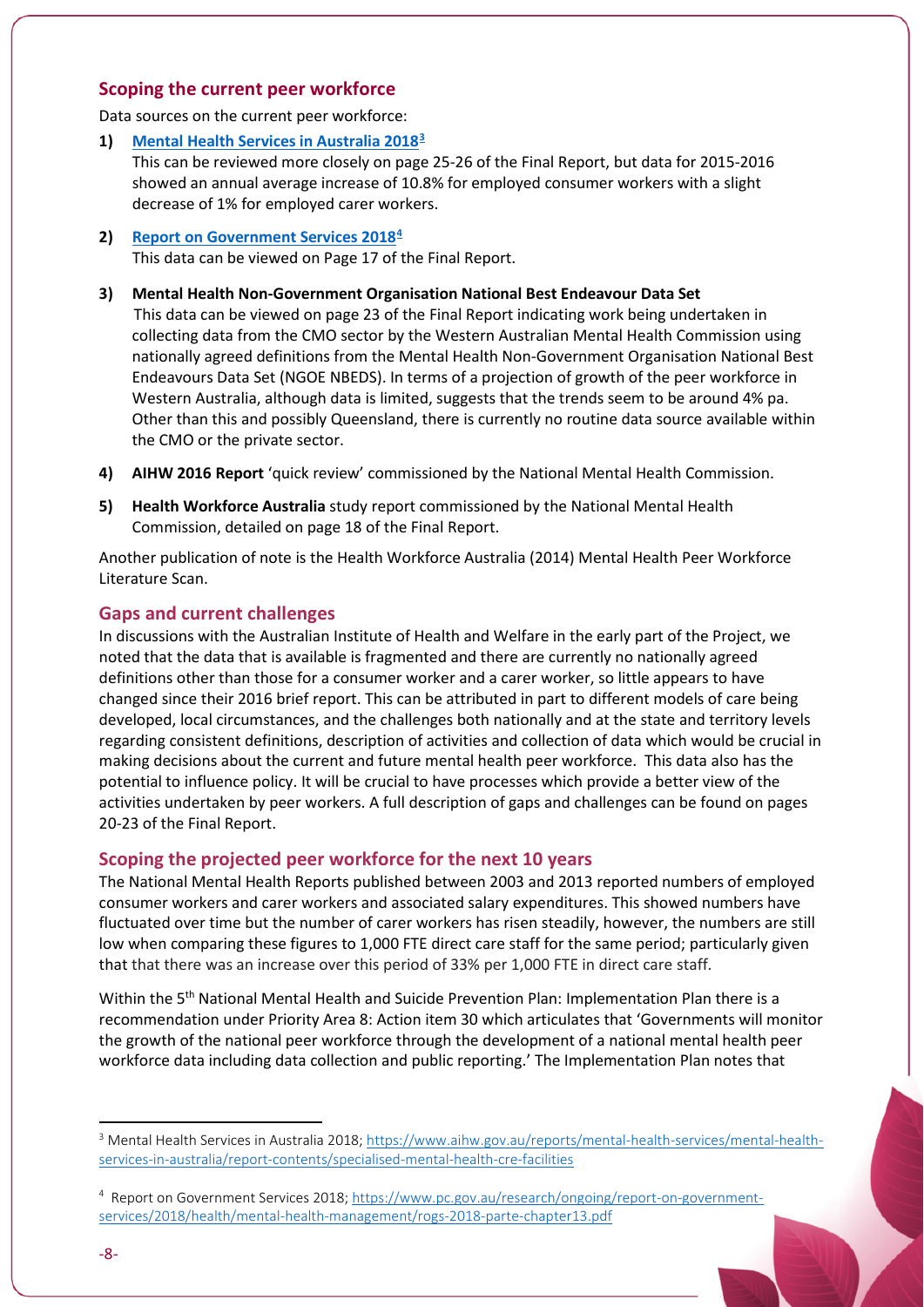commencing in mid-2018 and ongoing, the Mental Health Information Strategy Standing Committee (MHISSC) will take carriage of this Action.

A comprehensive overview of the projected peer workforce for the next 10 years can be viewed on pages 23-27 of the Final Report.

#### **Recommendations**

The National Mental Health Commission liaise with the Australian Institute of Health and Welfare and Mental Health Information Strategy Standing Committee to:

- Add data on peer workers as a requirement to all new data fields including the Mental Health Establishment National Minimum Data Set.
- Survey or stocktake current activities through:
	- o Services and organisations;
	- o various networks including those contacts obtained through this Project.

Additionally, the Project Team recommends:

- clearly define role descriptors and functions of peer workers;
- adopt annual collection of data on peer workers from community managed organisations and the private sector.

### Section 3 - Training

A requirement of the Project was to research the current training available for peer workers and gain an understanding of the number of trained peer workers in Australia. The Project Team focused on those Registered Training Organisations (RTOs) which provide the accredited Certificate IV in Mental Health Peer Work course. However, it is acknowledged that a number of organisations across jurisdictions also provide various short-term courses, for example the Intentional Peer Support (IPS), 'Wellways' one day introduction to peer work and Recovery Colleges' introductory training. Of interest is the 2-day course offered by the Mental Health Coordinating Council 'Management of Workers with Lived Experience' aimed at creating a supportive and safe workplace for lived experience workers.

The Project Team initially gained information in relation to the RTOs that had the qualification on scope, through the Australian Government Department of Education and Training National Register of Vocational Education and Training.

Gaining information regarding training delivery and participant numbers was problematic for various reasons. Firstly, there was difficulty accessing the specific contact person who held the information. Secondly, organisations would not share information due to the competitive nature of training providers and confidentiality and privacy. Thirdly, many RTO's had the course on scope initially but after the update to the qualification they had not updated resources and were therefore not able to continue delivering the course.

Currently the course is delivered in all states and territories by various providers except for the Northern Territory. A table showing training providers, delivery status, students accessing and completions is available on pages 30-31 of the Final Report.

Some of the reasons reported for not delivering the course were course fees, limited jobs available, lack of qualified trainers, and inability to gain placements for students. Some of the reasons reported for students not completing the course were students becoming unwell and struggling with assessments.

Other issues noted through discussions were courses being delivered by trainers without lived experience or by a carer with no trainer identifying as a consumer and vice versa, issues accessing people to write the course material, requirements for course updates, lived experience not necessarily acknowledged by management staff of RTO leading to "burn out" of peer trainers and lack of confidence in the RTO.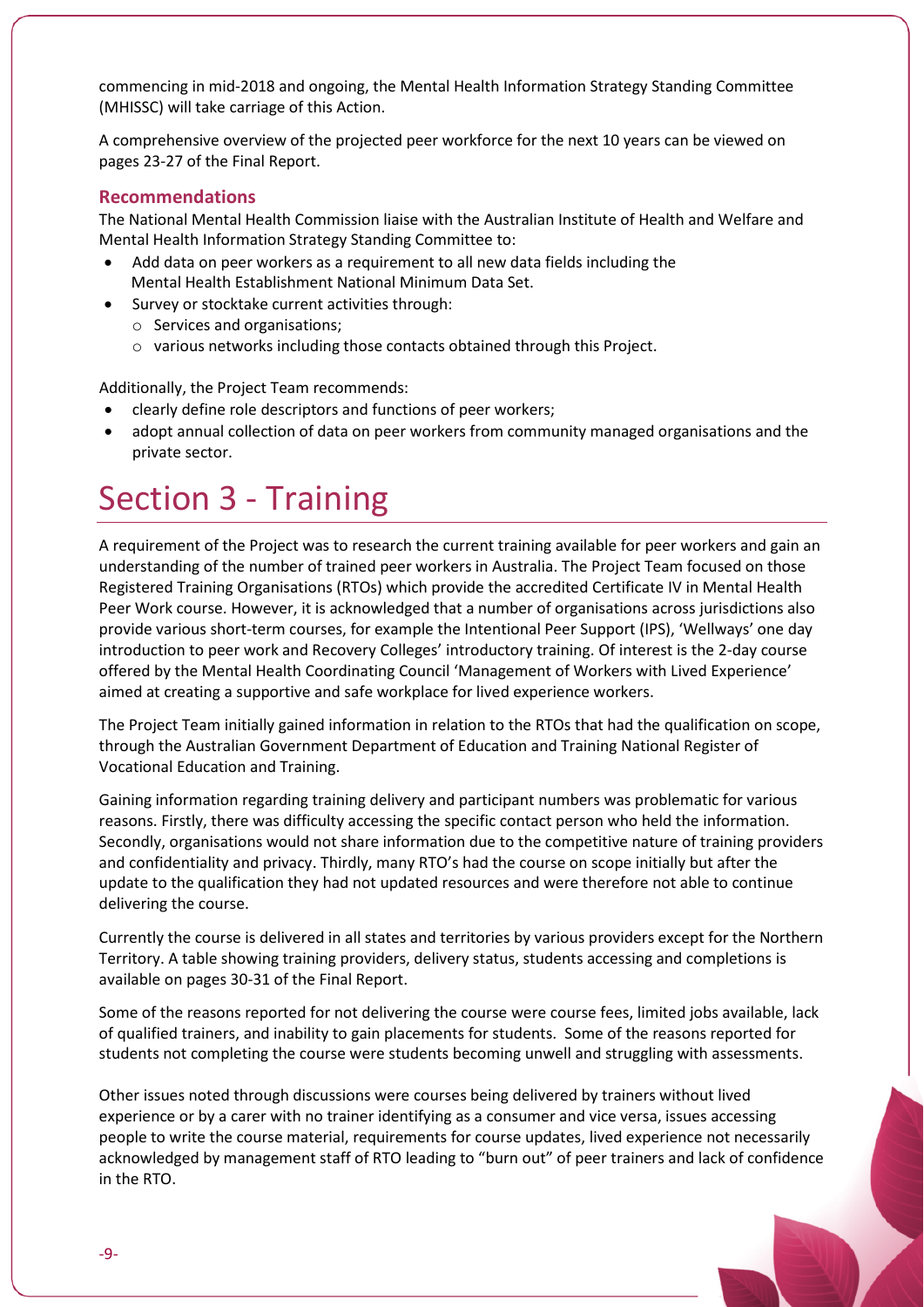#### **Recommendations**

Information obtained through the consultations is reflective of how a national entity for peer workers may assist in resolving several of the issues identified:

- Setting standards for the peer workforce and peer trainers; and
- Providing support to Registered Training Organisations employing peer trainers.

Further roles may be:

- registration of peer workers will ultimately provide much more accurate data. This will allow better planning for supporting and training the peer workforce.
- Access to updated course materials.
- Identification of organisations willing to undertake student placement, mentoring by peer trainers or peer champions.

### Section 4 - Literature Review

[An Australian and international Literature Review](http://pmhccn.com.au/Portals/2/PublicDocuments/CoPP/Literature%20review%20-%20Towards%20Professionalisation.pdf) was undertaken titled: 'Toward Professionalisation: Exploration of best practice models in mental health peer work to inform the establishment of a national professional organisation [Literature Review]'. Further information can be viewed on pages 33- 35 of the Final Report.

Six common themes emerged from the literature review and are included below along with recommendations from the literature review for a national professional membership organisation:

#### **Theme 1: The importance of recovery oriented practice within services offering peer support and exploration of organisational culture to support the successful integration of peer support services.**

Recommendation 1: Provide access to resources to support recovery-oriented practice, traumainformed care, organisational culture and best practice guidelines for peer work.

**Theme 2: Issues of stigma and discrimination and the impact this can have on the peer workforce, effective integration and delivery of peer support services. There is an identified need for education of non-peer staff on the functions, values and role of peer workers.** 

Recommendation 2: Provide access to training for non-peer workers to reduce stigma, discrimination and increase understanding of the value of peer work.

#### **Theme 3: The need for role clarity and a clear identity for peer workers and to support broader organisational and consumer and carer understanding of the peer worker role.**

Recommendation 3: Provide role clarity and constructing identity for peer worker roles.

#### **Theme 4: Exploring boundaries and self-disclosure in the peer worker role.**

Recommendation 4: Provision of support, training and specialised supervision to navigate boundaries and self-disclosure.

#### **Theme 5: Supporting the ongoing health and wellbeing of peer workers.**

Recommendation 5: Support and promote the mental health and wellbeing of peer workers through policies, resources and access to communities of practice.

#### **Theme 6: Training, development, certification and professionalisation of peer workers.** Recommendation 6: Provide access to training, supervision and certification to professionalise the peer workforce.

#### **Recommendation**

The National Mental Health Commission approves the public release of th[e Literature Review](http://pmhccn.com.au/PeerProject.aspx) (which has now been actioned).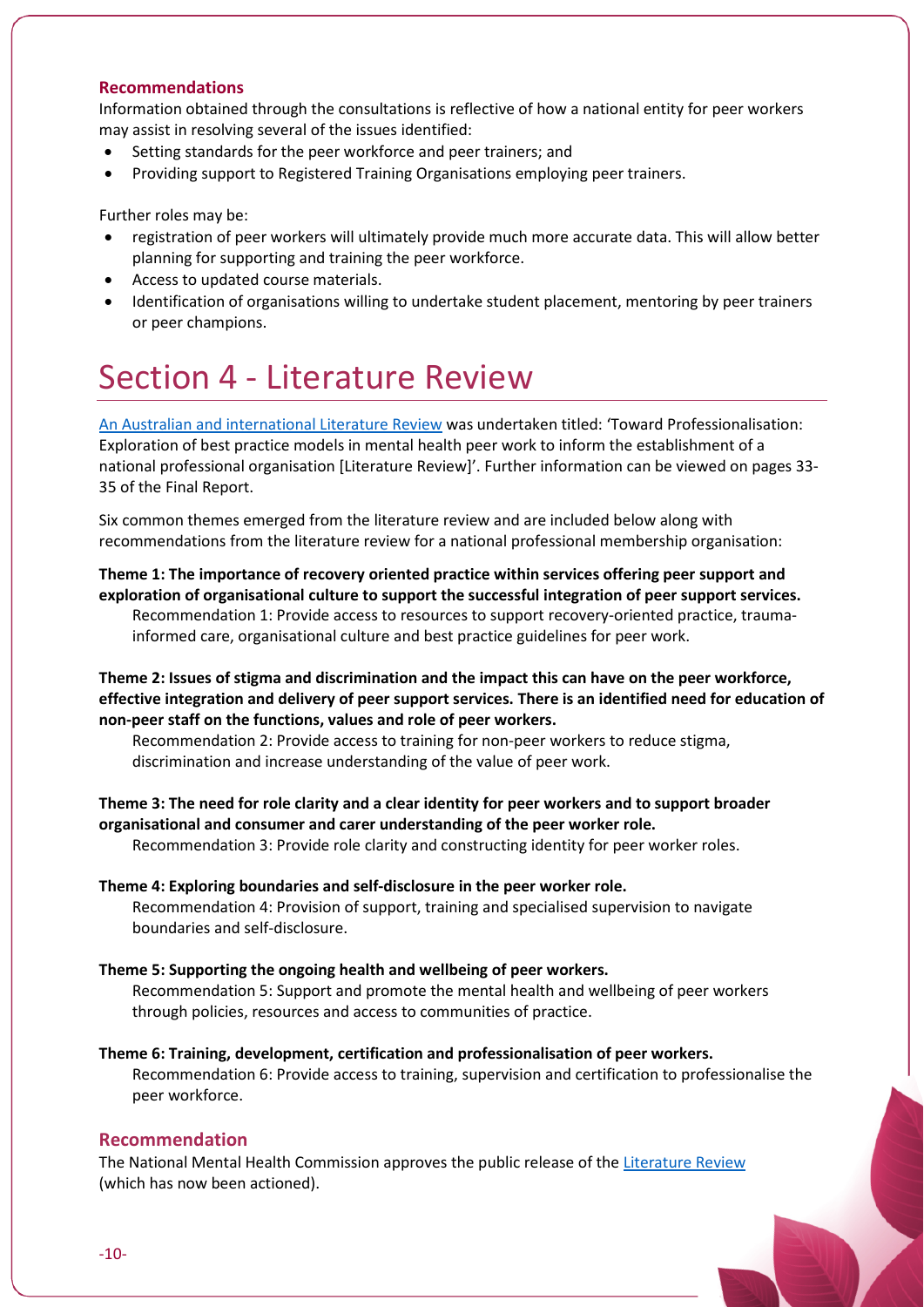## Section 5 - National Consultations

The Project team conducted consultations with a representative sample of interested peer workers and other key stakeholders via workshops in each capital city with **184** attending. Consultations were also conducted by email and telephone for those in major regional areas (**28** participants), Project Interest Register (**310** registered) mental health commissions, local level jurisdictional organisations supporting peer workers and an online survey (**165** participants) was distributed. During the consultations, the Project Team sought copies of policies and materials specific to the peer workforce.

The most frequent comment expressed during the national consultations was 'it's about time, we need something'. Peer workers and those working in mental health expressed a real need for the peer workforce to have formal and professional representation at a national level with a view to providing a formal and 'professional lead' for the peer workforce.

It was hoped that having a national entity would offer a contact point, a recognised educational resource and a source of factual, consistent and reliable information outlining what the mental health peer workforce is and is NOT. People who approached members of the Project Team during TheMHS offered encouragement to move ahead with the Project.

Other engagement included a booth was established at the 2017 and 2018 TheMHS Conferences, a Project Interest Register with 310 subscribers and an online survey distilling key information gained from the consultations with 165 people providing input.

#### **Main themes**

- An organisation should represent both consumer and carer peer workers as well as all lived experience workers (except for Victorian consultation)
- An organisation would have a national base that includes individual state/territory representation
- The CEO would have both the right skills, expertise and experience and lived experience
- Board members should have professional skill set and lived experience

An organisation would:

- Provide professional development opportunities
- Provide education and training
- Have a role to advocate, promote and provide factual, consistent information about the peer workforce
- Provide both individual and systemic advocacy
- Develop standards and promote the profession of peer work
- Should support opportunities to further career pathways for peer workers
- Development of both a code of ethics and a code of conduct
- Development of national guidelines for the peer workforce
- Numerous support services an organisation could provide were also identified including the provision of supervision

More detail can be viewed on page 41-42 of the Final Report.

#### **Other Engagements**

- Mental Health Commissions: NSW, WA, QLD and SA
- 19 Local jurisdictional organisations supporting peer workers
- The Community Mental Health Australia's member peak organisations
- Four State peak organisations representing consumers
- A representational sample of state peak organisations representing carers
- Engagement with a representative sample of Primary Health Networks (PHNs)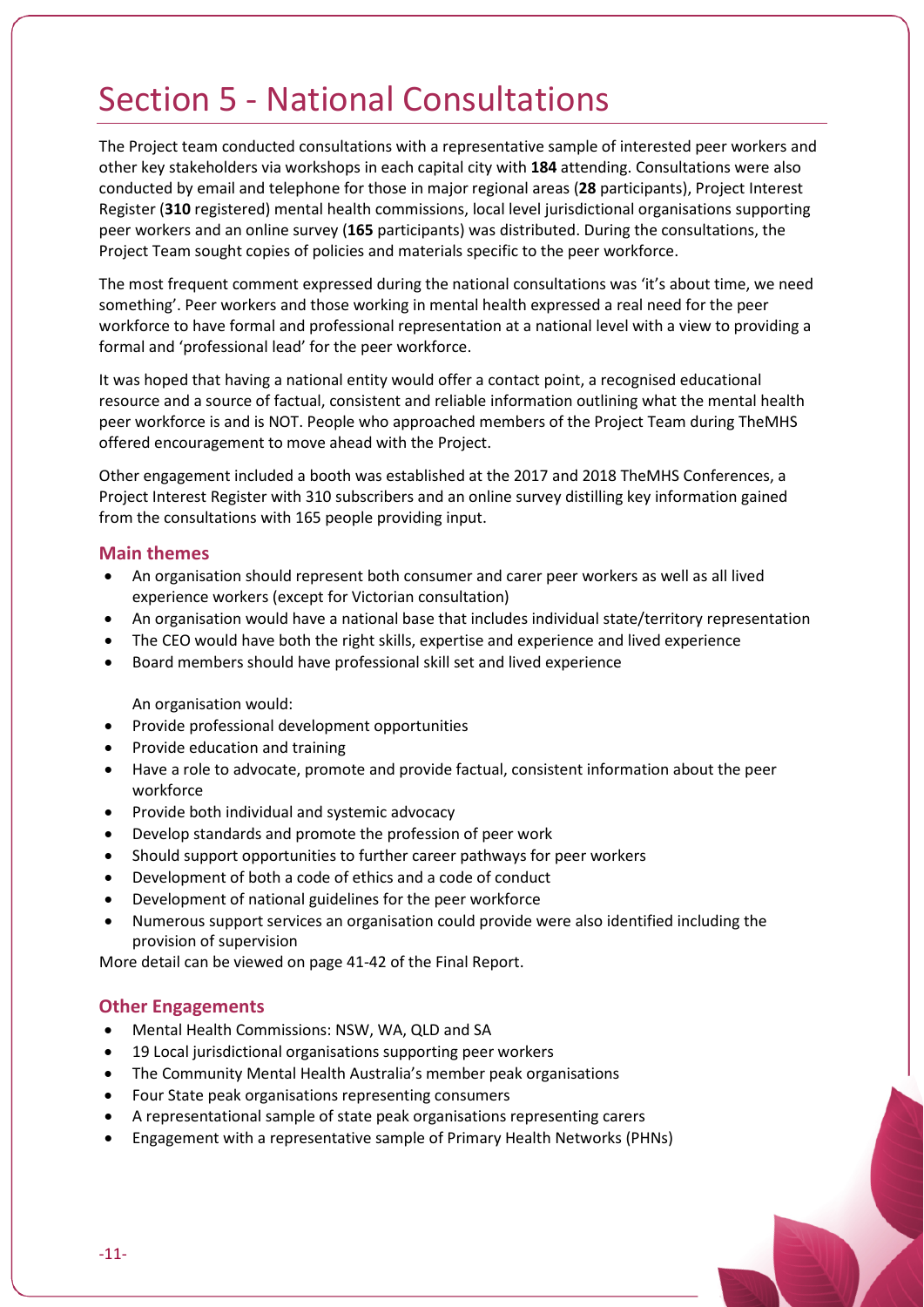#### **Summary**

There was an overwhelming positive response to the concept of having a national entity to represent and to promote the mental health peer workforce and provide guidance, clarity on what the peer workforce is, what peer workers do, the unique expertise of the peer workforce and establishing standards and guidelines.

There were some concerns expressed on how one entity could most effectively represent both consumer and carer peer workers. The views expressed during the Victorian consultation were that any organisation should be exclusively for consumer peer workers and that carer peer workers may need their own organisation, however this was not a view expressed more broadly. The importance of the entity representing both consumer and carer peer workers was highlighted at other consultations.

A significant issue raised was the need to have representation from each state and territory to ensure an understanding of the local mental health settings, relevant legislative frameworks and Mental Health Acts, and the services available, as these vary markedly across jurisdictions. Participants felt strongly about the importance of staff having a lived experience at all levels. They also expressed the view that the entity must have a significant role in promoting, representing and providing education on behalf of the mental health peer workforce. To ensure this workforce is embedded in all mental health service sectors there is a need to provide a clear understanding and role for the peer workforce demonstrating care that is person centred and focused on the needs of the person more broadly, their social and emotional needs and wellbeing.

A national entity needs to engage with the state and territory governments, consumer and carer peaks and where work has been done to establish peer networks or organisations, the entity should be working with these established networks.

The importance of validation of the peer workforce being seen and recognised as a profession, rather than a cost-saving measure, and having an entity to represent and promote the peer workforce were consistent, strong messages.

In smaller regional areas, attendees spoke of the isolation that is often felt by peer workers and the importance of equity with funding, training opportunities, representation and provision of services to all peer workers including the smaller states, and also, WA which is distant from the eastern seaboard.

#### **Recommendation**

The National Mental Health Commission approves the public release of the responses to the online survey in full. This has subsequently been approved and is available from [http://pmhccn.com.au/PeerProject.aspx.](http://pmhccn.com.au/PeerProject.aspx)

## Section 6 - Governance

The Project was asked to recommend a proposed governance model for a member based national organisation. Full details of governance options considered can be viewed on pages 67-68 of the Final Report.

In reviewing the two most common legal structures, the Project Team believe the best model to be adopted from the outset is one that is a Company Limited by Guarantee as it can be incorporated under the Commonwealth Corporations Act and can be established and carry out activities in relation to a member based national organisation anywhere in Australia; whereas an association would be incorporated under a jurisdictional Associations Incorporation Act which would not allow the flexibility to operate in other jurisdictions or have 'branches' in other jurisdictions. There is a potential for any peer organisation to apply for charitable status, but that can be undertaken once the legal entity is in place.

#### **Recommendation**

Establish a national member-based organisation for the peer workforce's legal structure as a Company Limited by Guarantee.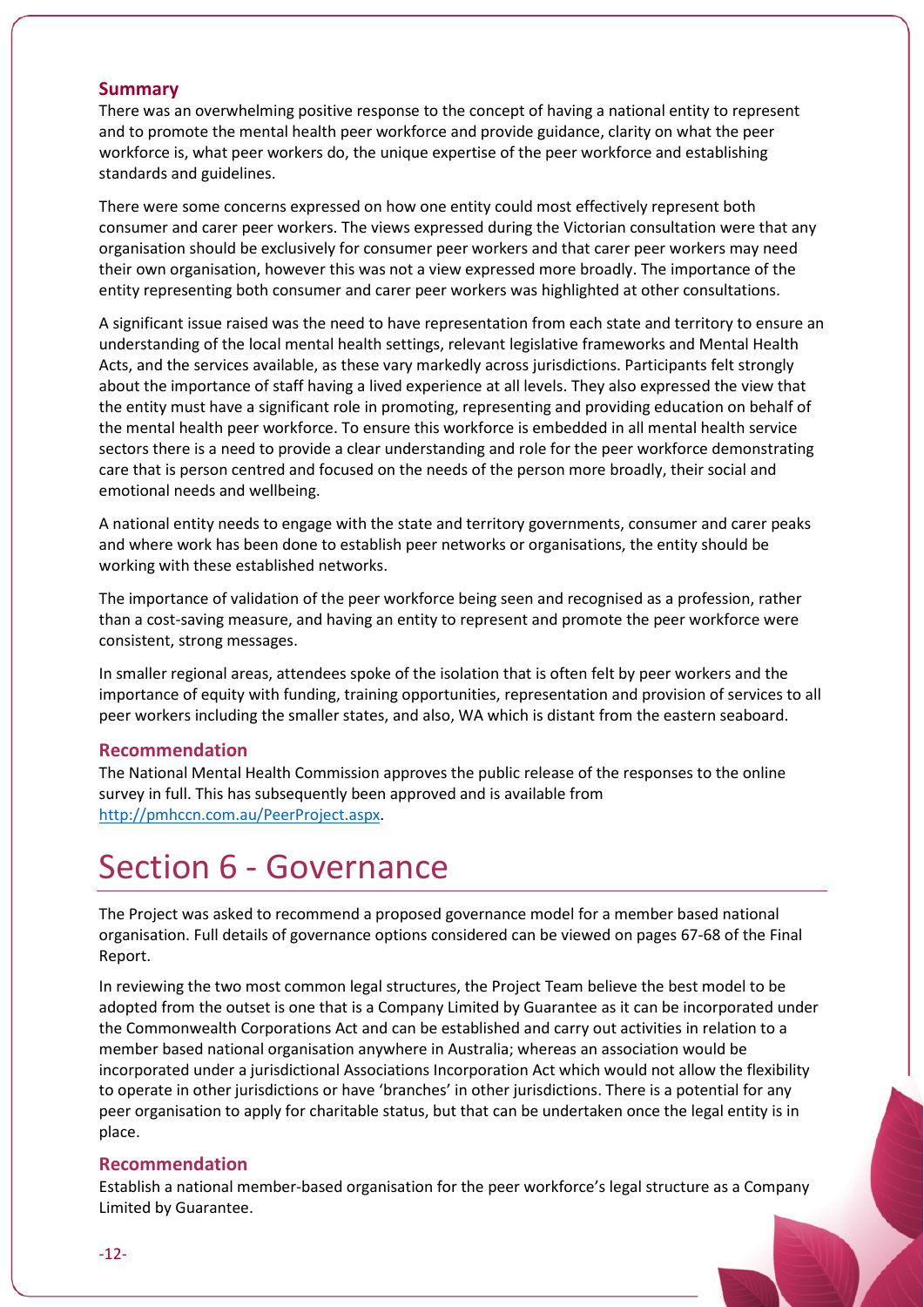### Section 7 – Potential Models

A requirement of the Project was to propose a potential model for the national organisation. The Project Team detailed four possible models on pages 69-78 of the Final Report. In summary the models suggested include:

- Model 1 a 'Gold Standard' model similar in structure to the Royal Australian and New Zealand College of Psychiatrists; the Australian Association of Social Workers; and the Australian Medical Association with staff located in a central office and individual branches located in each state and territory.
- Model 2 a model similar in structure to the Australian Council on Healthcare Standards (ACHS) with one office and all staff based in one location with designated staff to link with states and territories.
- Model 3 a model similar in structure to Community Mental Health Australia with a secretariat comprising of multiple staff who engage with an existing peak organisation in each state/territory.
- Model 4 a hybrid of models 2 and 3.

We recommend Model 3 (see below) as strong links with the states and territories are critical. This model would have a central base with the establishment of a 'Secretariat' comprising the four positions - CEO, policy and governance officer, administration officer and communications officer with formal links in each state and territory via a peer liaison specialist.



Peer Liaison Specialists in each jurisdiction could be 'housed' by an existing state-based entity, such as community managed organisation (CMO) peaks, consumer and carer peaks, mental health commissions or other organisations. Understanding that the roles are different is crucial and the peak CMOs seek to understand and include both roles and all lived experience workers.

#### **Recommendation**

That Model 3 be adopted to provide the ability and flexibility to move to the establishment of jurisdictional branches (Model 1 – gold standard) as the organisation expands in the future and as more funding becomes available.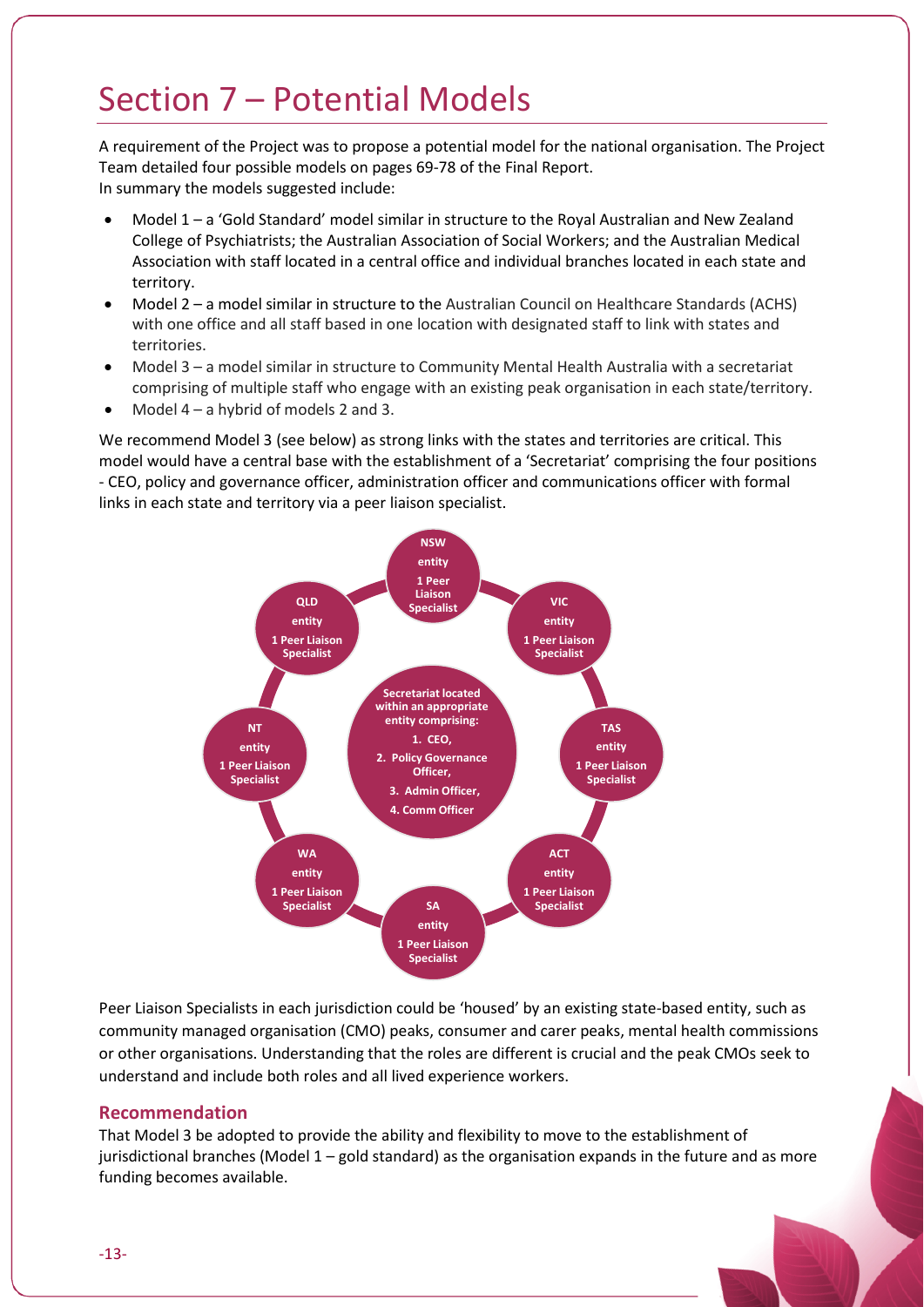## Section 8 - Support for a national organisation

The following organisations have shown their interest in providing support (responses vary between financial and/or in-kind).

- WA Mental Health Commission
- QLD Mental Health Commission
- NSW Mental Health Commission
- The SA Mental Health Commission
- NSW Mental Health Branch, Strategy and Resources Division
- TAS Department of Health and Human Services, Statewide Mental Health Services
- VIC Engagement and Integration, Mental Health Branch, Health and Wellbeing Division, Department of Health and Human Services
- Catholic Health Care Australia
- Beyond Blue
- Mental Health Council of Tasmania
- Mental Health Community Coalition ACT
- Mental Health Coalition of SA
- Mental Health Coordinating Council
- NT Mental Health Coalition
- Mental Health Carers Tasmania
- HelpingMinds WA

#### **Recommendations**

The National Mental Health Commission progress or commission the:

Development of a business case/ funding proposal which details the funding and critical requirements. **Or**

- Develop a business case or formal funding proposal for the Mental Health Principle Committee:
- 1) Seeking funding via the established formula for states and territories funding requirements
- 2) Provide additional funding beyond the population-based funding formula or an adjustment to the formula to the smaller states of WA, TAS and NT where additional work is required to establish and expand the peer workforce.

Once funding is secured, the National Mental Health Commission to progress or commission:

- 3) A formal proposal seeking in-kind support from the organisations who expressed interest
- 4) Establishment of a Steering Committee of peer workers and other relevant experts including legal to oversee legal documentation including a Constitution, staff recruitment and establishing the Secretariat and Peer Liaison Specialists.

### Section 9 - Focus on the Employer

An important part of this Project was to liaise with the NSW Mental Health Commission regarding the work that has been undertaken focusing on the employer. Details can be viewed on pages 85-86 of the Final Report.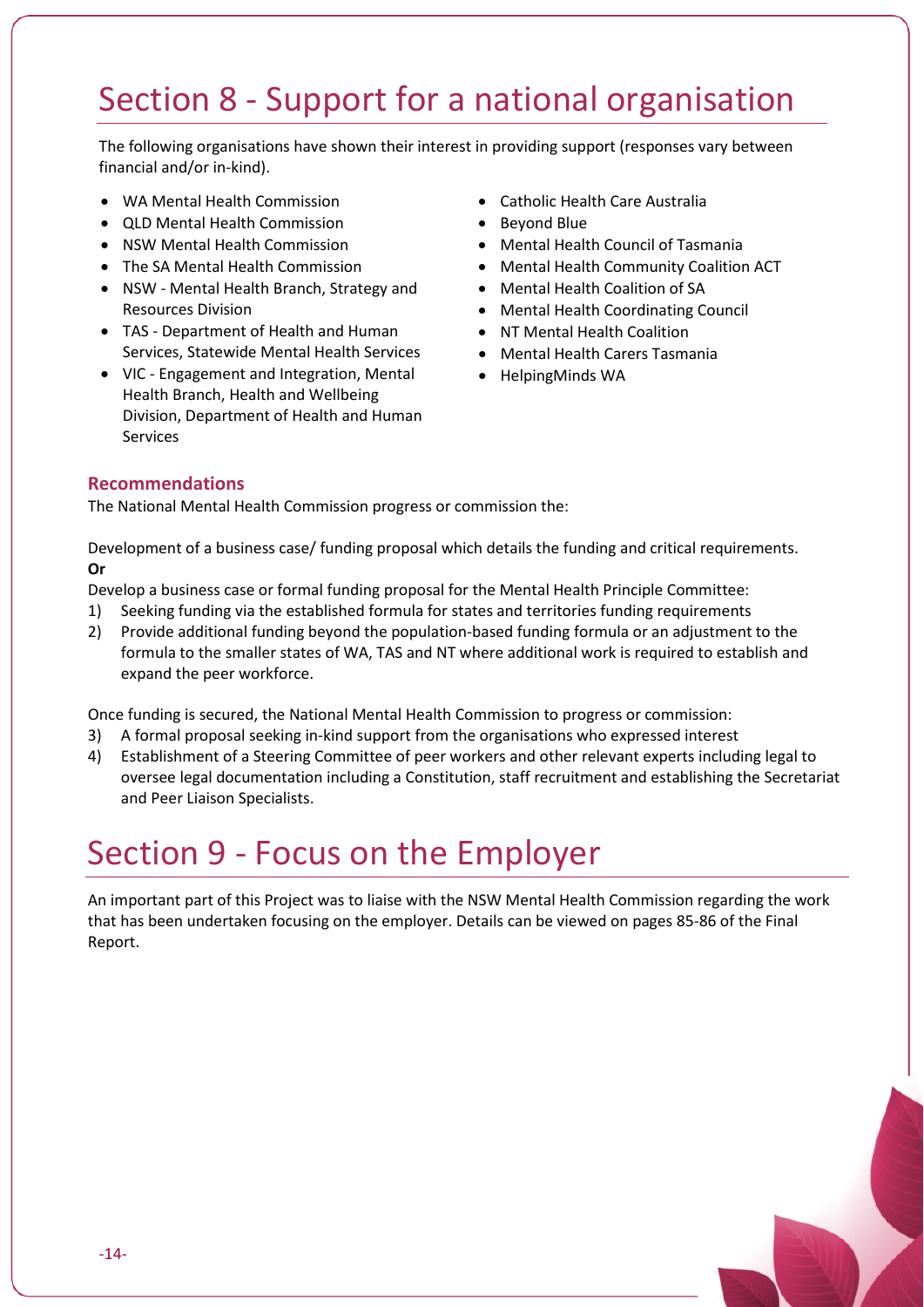# Section 10 - Recommendations for future work for the NMHC

The NMHC has representation on the Mental Health Information Strategy Standing Committee. At the Project Reference Group meeting on 19 April 2018, the NMHC representatives agreed to seek an update on Action 30 of the 5th National Mental Health and Suicide Prevention Plan. Work is scheduled to begin in mid-2018 and will be ongoing:

#### *Action description*:

Governments will monitor the growth of the national peer workforce through the development of national mental health peer workforce data including data collection and public reporting.

#### *Roles:*

- 1) MHISSC will continue development of data sources to monitor the growth of the national peer workforce in public sector mental health services.
- 2) MHISSC will also identify opportunities for reporting of employment of peer workers in the nongovernment sector, including PHNs.

#### **Data collection**

#### *1) Consistent definition*

The NMHC could provide funding to an organisation to undertake work to determine and clarify a nationally consistent definition of a peer worker including their role.

#### *2) Non-Government Organisation Establishment Data Set*

The AIHW referred to the Non-Government Organisation Establishment Data Set Specification (NGOE DSS) which has been developed, but as at February 2016 there has not been agreement for this to be implemented nationally. According to AIHW the NGOE DSS is a lower stringency data set type compared with a National Minimum Data Set. The NGOE DSS does include data items relating to mental health peer workers, and so is a potential future data source (dependent on national implementation) for providing a more comprehensive view of the peer workforce.

The NMHC could advocate for the implementation of this data set nationally,

#### **OR**

#### *Mental Health Non-Government Organisation National Best Endeavour Data Set*

The Western Australia Mental Health Commission has decided to implement the *National Best Endeavour Set*  and Queensland has expressed interest in implementing it also and the Project Team understands this has taken place. The NMHC could advocate for the implementation of this data set nationally especially given that two jurisdictions are collecting the data on the peer workforce for the community managed sector.

#### **Guidelines for the Peer Workforce**

The 5<sup>th</sup> National Mental Health and Suicide Prevention Plan requires the NMHC to develop Peer Workforce Development Guidelines. At the time of this Report a roundtable has been undertaken with key stakeholders by the NMHC on Friday 30<sup>th</sup> November 2018. More information is available on th[e NMHC's website.](https://www.mentalhealthcommission.gov.au/our-work/mental-health-peer-work-development-and-promotion.aspx)

Existing guidelines developed by other organisations can be viewed on page 93 of the Final Report.

#### **National Qualification**

The uptake by RTOs offering the nationally recognised qualification **Certificate IV in Mental Health Peer Work CHC43515** has been slow with no organisation offering this in the Northern Territory. The Project Team believes the NMHC has a role in advocating for a broader role-out through the training sector of this qualification.